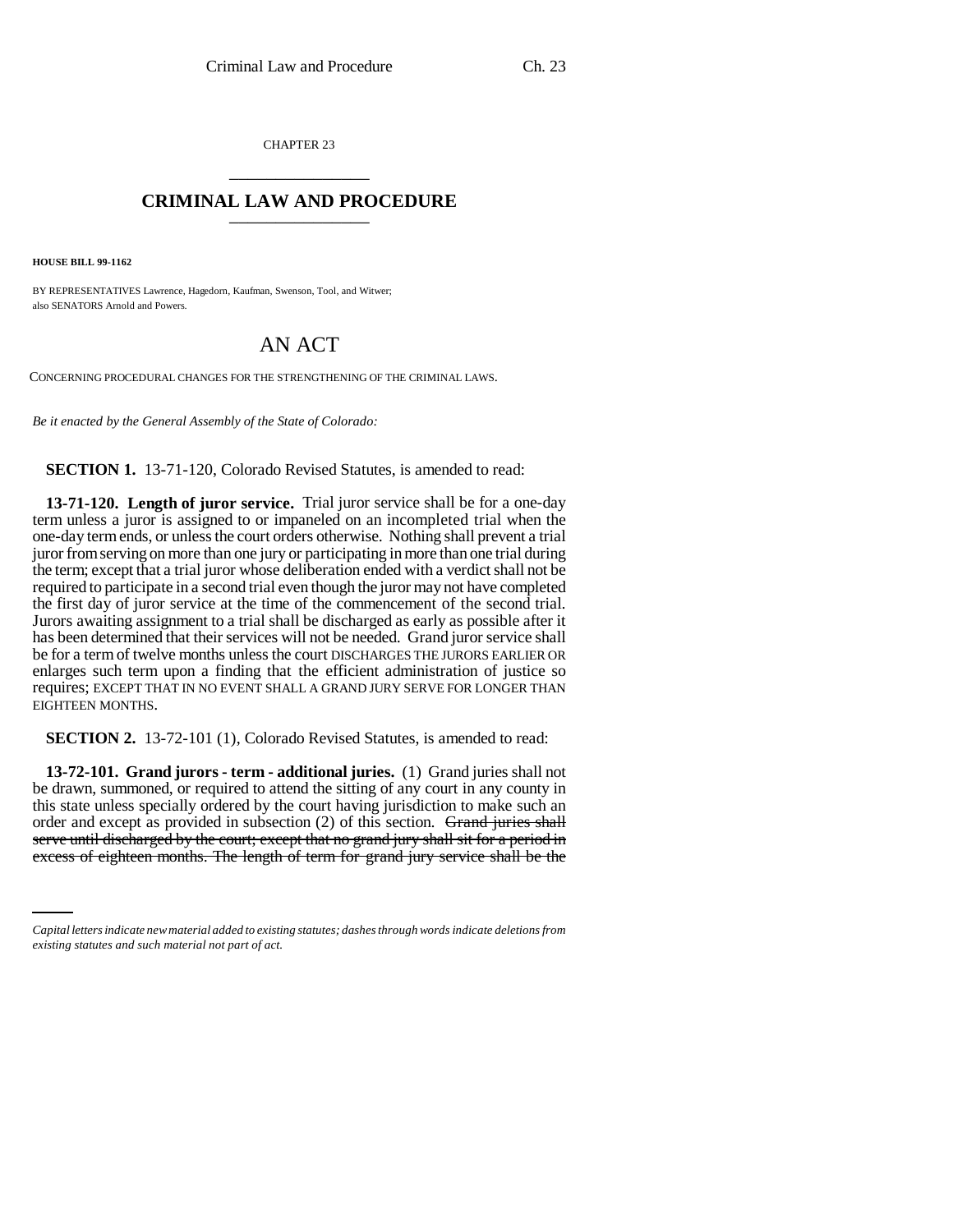length set forth in section 13-71-120. THE LENGTH OF TERM SERVED BY A GRAND JURY SHALL BE AS PROVIDED IN SECTION 13-71-120.

**SECTION 3.** 13-72-103, Colorado Revised Statutes, is amended to read:

**13-72-103. Selection of jury panel.** In drawing the list of jurors, the court shall select from no less than seventy-five names thereon and from such additional lists of names as the court may order, or from such lesser number as may be called to serve as jurors, the names of either twelve or twenty-three persons who shall constitute a grand jury and four alternate grand jurors. The members of the county grand jury shall be selected by the chief judge with the advice of the district attorney. and shall serve for eighteen months following selection unless discharged sooner by the chief judge. THE COURT MAY CLOSE TO THE PUBLIC PART OR ALL OF THE SELECTION PROCESS WHEN REASONABLY NECESSARY TO PROTECT THE GRAND JURY PROCESS OR THE SECURITY OF THE GRAND JURORS. THE LENGTH OF TERM SERVED BY A COUNTY GRAND JURY SHALL BE AS PROVIDED IN SECTION 13-71-120. The court, shall, upon request of any person, immediately make available the names and addresses of all selected jurors UPON ITS OWN MOTION OR AT THE REQUEST OF THE DISTRICT ATTORNEY, SHALL ENTER AN ORDER TO PRESERVE THE CONFIDENTIALITY OF ALL INFORMATION THAT MIGHT IDENTIFY GRAND JURORS WHEN REASONABLY NECESSARY TO PROTECT THE GRAND JURY PROCESS OR THE SECURITY OF THE GRAND JURORS. IN THE ABSENCE OF SUCH AN ORDER, UPON REQUEST, THE JURY COMMISSIONER SHALL MAKE AVAILABLE FOR INSPECTION BY MEMBERS OF THE PUBLIC A LIST OF GRAND JURORS CONTAINING ONLY THE GRAND JURORS' NAMES AND JUROR NUMBERS. The court may strike the name of any juror who appears to the court to be incompetent or unqualified to serve.

**SECTION 4.** 13-73-103, Colorado Revised Statutes, is amended to read:

**13-73-103. List of prospective jurors - selection - membership - term.** The state court administrator, upon receipt of an order of a chief judge of the district court granting a petition to impanel a state grand jury, shall prepare a list of prospective state grand jurors drawn from existing jury lists of the several counties. In preparing the list of prospective state grand jurors, the state court administrator need not include names of jurors from every county within the state, but he THE STATE COURT ADMINISTRATOR may select jurors from counties near the county in which the chief judge requesting the list presides. The chief judge granting the order shall impanel the state grand jury from the list compiled by the state court administrator. A state grand jury shall be composed of twelve or twenty-three members, as provided in section 13-72-102, but not more than one-fourth of the members of the state grand jury shall be residents of any one county. The members of the state grand jury shall be selected by the chief judge with the advice of the attorney general. and shall serve for one year following selection unless discharged sooner by the chief judge. THE CHIEF JUDGE MAY CLOSE TO THE PUBLIC PART OR ALL OF THE SELECTION PROCESS WHEN REASONABLY NECESSARY TO PROTECT THE GRAND JURY PROCESS OR THE SECURITY OF THE GRAND JURORS. THE LENGTH OF TERM SERVED BY A STATE GRAND JURY SHALL BE AS PROVIDED IN SECTION 13-71-120. THE COURT, UPON ITS OWN MOTION OR AT THE REQUEST OF THE ATTORNEY GENERAL, SHALL ENTER AN ORDER TO PRESERVE THE CONFIDENTIALITY OF ALL INFORMATION THAT MIGHT IDENTIFY STATE GRAND JURORS WHEN REASONABLY NECESSARY TO PROTECT THE STATE GRAND JURY PROCESS OR THE SECURITY OF THE STATE GRAND JURORS. IN THE ABSENCE OF SUCH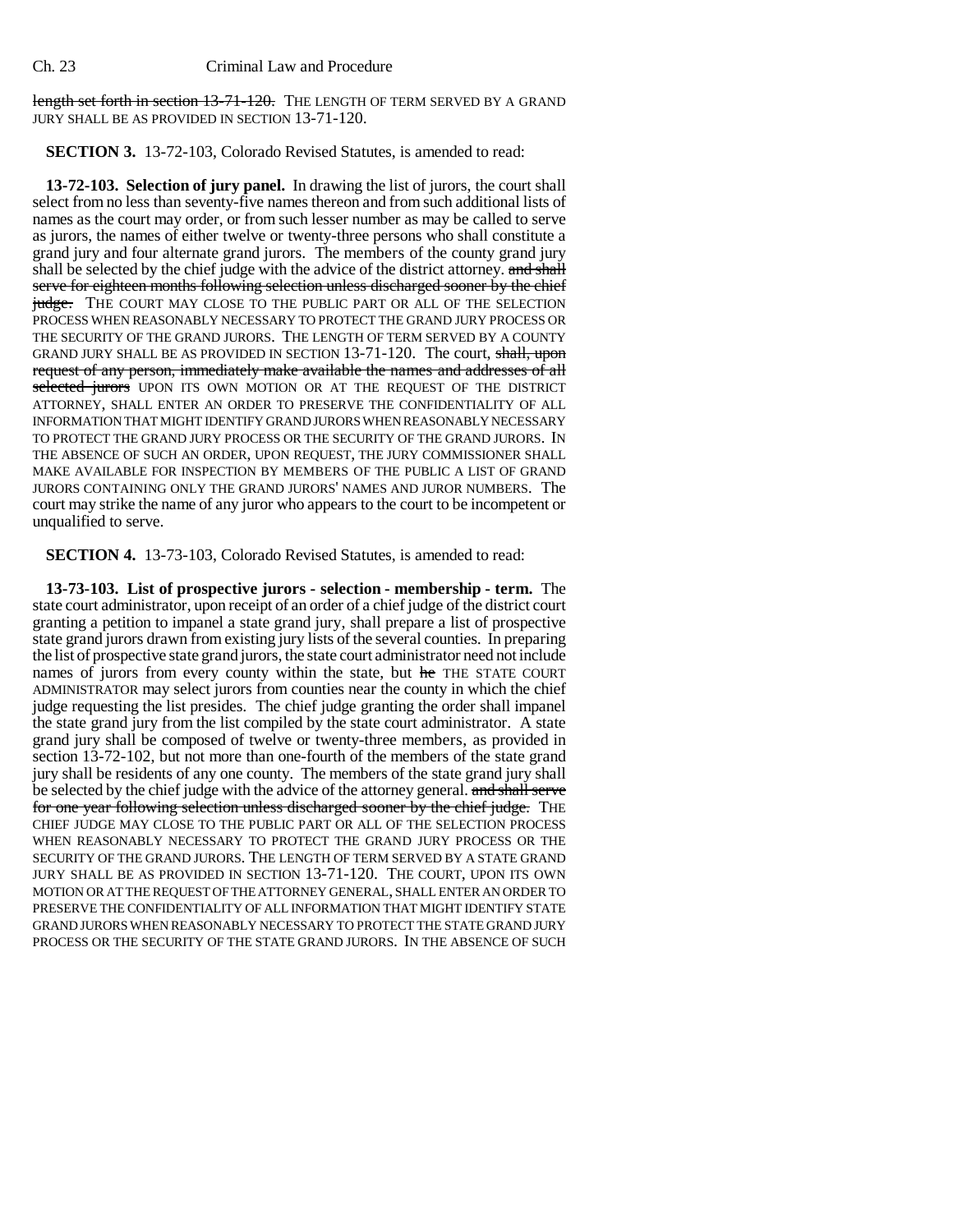AN ORDER, UPON REQUEST, THE STATE COURT ADMINISTRATOR SHALL MAKE AVAILABLE FOR INSPECTION BY MEMBERS OF THE PUBLIC A LIST OF STATE GRAND JURORS CONTAINING ONLY THE STATE GRAND JURORS' NAMES AND JUROR NUMBERS.

**SECTION 5.** 13-74-103, Colorado Revised Statutes, is amended to read:

**13-74-103. List of prospective jurors - selection - membership - term.** The state court administrator, upon receipt of an order of a chief judge of the district court granting a petition to impanel a judicial district grand jury, shall prepare a list of prospective judicial district grand jurors drawn from existing jury lists of the several counties within the district. In preparing the list of prospective judicial district grand jurors, the state court administrator need not include names of jurors from every county within the district, but he THE STATE COURT ADMINISTRATOR may select jurors from counties near the county in which the chief judge requesting the list presides. The chief judge granting the order shall impanel the judicial district grand jury from the list compiled by the state court administrator. A judicial district grand jury shall be composed of twelve or twenty-three members, as provided in section 13-72-102. The members of the judicial district grand jury shall be selected by the chief judge with the advice of the district attorney. and shall serve for one year following selection unless discharged sooner by the chief judge. THE CHIEF JUDGE MAY CLOSE TO THE PUBLIC PART OR ALL OF THE SELECTION PROCESS WHEN REASONABLY NECESSARY TO PROTECT THE GRAND JURY PROCESS OR THE SECURITY OF THE GRAND JURORS. THE LENGTH OF TERM SERVED BY A JUDICIAL DISTRICT GRAND JURY SHALL BE AS PROVIDED IN SECTION 13-71-120. THE COURT, UPON ITS OWN MOTION OR AT THE REQUEST OF THE DISTRICT ATTORNEY, SHALL ENTER AN ORDER TO PRESERVE THE CONFIDENTIALITY OF ALL INFORMATION THAT MIGHT IDENTIFY JUDICIAL DISTRICT GRAND JURORS WHEN REASONABLY NECESSARY TO PROTECT THE JUDICIAL DISTRICT GRAND JURY PROCESS OR THE SECURITY OF THE JUDICIAL DISTRICT GRAND JURORS. IN THE ABSENCE OF SUCH AN ORDER, UPON REQUEST, THE STATE COURT ADMINISTRATOR SHALL MAKE AVAILABLE FOR INSPECTION BY MEMBERS OF THE PUBLIC A LIST OF JUDICIAL DISTRICT GRAND JURORS CONTAINING ONLY THE JUDICIAL DISTRICT GRAND JURORS' NAMES AND JUROR NUMBERS.

**SECTION 6. Repeal.** 16-11-501 (2) (m), Colorado Revised Statutes, is repealed as follows:

**16-11-501. Judgment for costs and fines.** (2) The costs assessed pursuant to subsection (1) of this section or section 16-18-101 may include:

(m) Any amount spent in making undercover purchases of controlled substances to obtain evidence used against the defendant;

**SECTION 7.** 16-11-101.5, Colorado Revised Statutes, is amended BY THE ADDITION OF A NEW SUBSECTION to read:

**16-11-101.5. Collection of restitution.** (1.5) ANY ORDER OF RESTITUTION TO BE PAID BY A PERSON OR ENTITY SENTENCED FOR A CRIME OR WHO PLEADS GUILTY TO A CRIME PURSUANT TO A DEFERRED JUDGEMENT AND SENTENCE MAY INCLUDE ANY AMOUNT SPENT BY ANY LAW ENFORCEMENT AGENCY IN MAKING UNDERCOVER PURCHASES OF CONTROLLED SUBSTANCES TO OBTAIN EVIDENCE USED AGAINST THE DEFENDANT.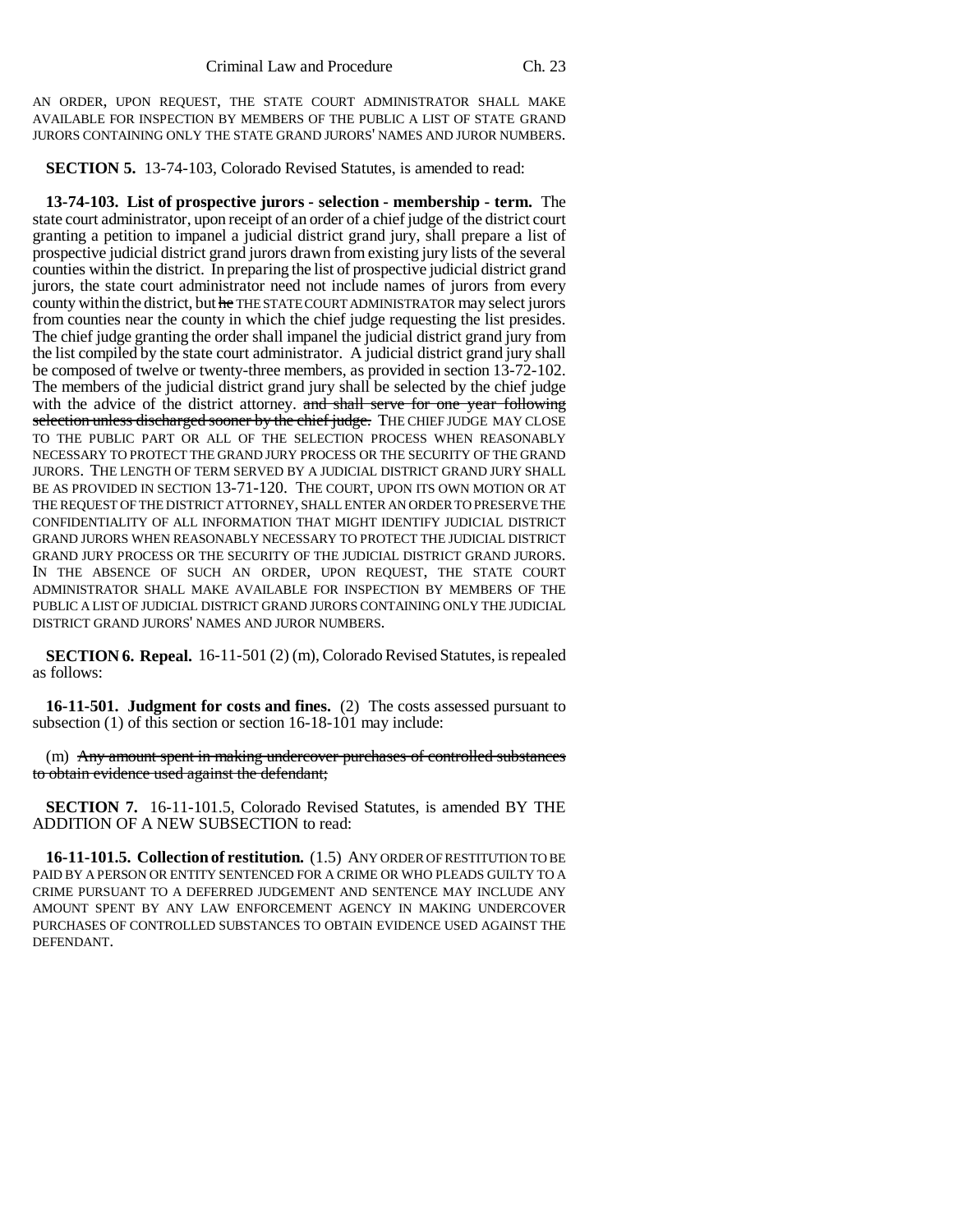**SECTION 8.** Part 2 of article 4 of title 16, Colorado Revised Statutes, is amended BY THE ADDITION OF A NEW SECTION to read:

**16-4-201.5. Right to bail after a conviction - exceptions.** (1) THE COURT MAY GRANT BAIL AFTER A PERSON IS CONVICTED, PENDING SENTENCING OR APPEAL, ONLY AS PROVIDED BY THIS PART 2; EXCEPT THAT NO BAIL IS ALLOWED FOR PERSONS CONVICTED OF:

(a) MURDER;

(b) ANY FELONY SEXUAL ASSAULT INVOLVING THE USE OF A DEADLY WEAPON;

(c) ANY FELONY SEXUAL ASSAULT COMMITTED AGAINST A CHILD WHO IS UNDER FIFTEEN YEARS OF AGE;

(d) A CRIME OF VIOLENCE, AS DEFINED IN SECTION 16-11-309; OR

(e) ANY FELONY DURING THE COMMISSION OF WHICH THE PERSON USED A FIREARM.

(2) THE COURT SHALL NOT SET BAIL THAT IS OTHERWISE ALLOWED PURSUANT TO SUBSECTION (1) OF THIS SECTION UNLESS THE COURT FINDS THAT:

(a) THE PERSON IS UNLIKELY TO FLEE AND DOES NOT POSE A DANGER TO THE SAFETY OF ANY PERSON OR THE COMMUNITY; AND

(b) THE APPEAL IS NOT FRIVOLOUS OR IS NOT PURSUED FOR THE PURPOSE OF DELAY.

(3) THE PROVISIONS OF THIS SECTION SHALL APPLY TO OFFENSES COMMITTED ON OR AFTER JANUARY 1, 1995.

**SECTION 9.** 16-11-202 (1), Colorado Revised Statutes, is amended to read:

**16-11-202. Probationary power of court.** (1) When it appears to the satisfaction of the court that the ends of justice and the best interest of the public, as well as the defendant, will be served thereby, the court may grant the defendant probation for such period and upon such terms and conditions as it deems best. If the court chooses to grant the defendant probation, the order placing the defendant on probation shall take effect upon entry and, if any appeal is brought, shall remain in effect pending review by an appellate court unless the court grants a stay of probation pursuant to section 16-4-201. UNLESS AN APPEAL IS FILED THAT RAISES A CLAIM THAT PROBATION WAS GRANTED CONTRARY TO THE PROVISIONS OF THIS TITLE, THE TRIAL COURT SHALL RETAIN JURISDICTION OF THE CASE FOR THE PURPOSE OF ADJUDICATING COMPLAINTS FILED AGAINST THE DEFENDANT THAT ALLEGE A VIOLATION OF THE TERMS AND CONDITIONS OF PROBATION. In addition to imposing other conditions, the court has the power to commit the defendant to any jail operated by the county or city and county in which the offense was committed during such time or for such intervals within the period of probation as the court determines. The aggregate length of any such commitment whether continuous or at designated intervals shall not exceed ninety days for a felony, sixty days for a misdemeanor, or ten days for a petty offense unless it is a part of a work release program pursuant to